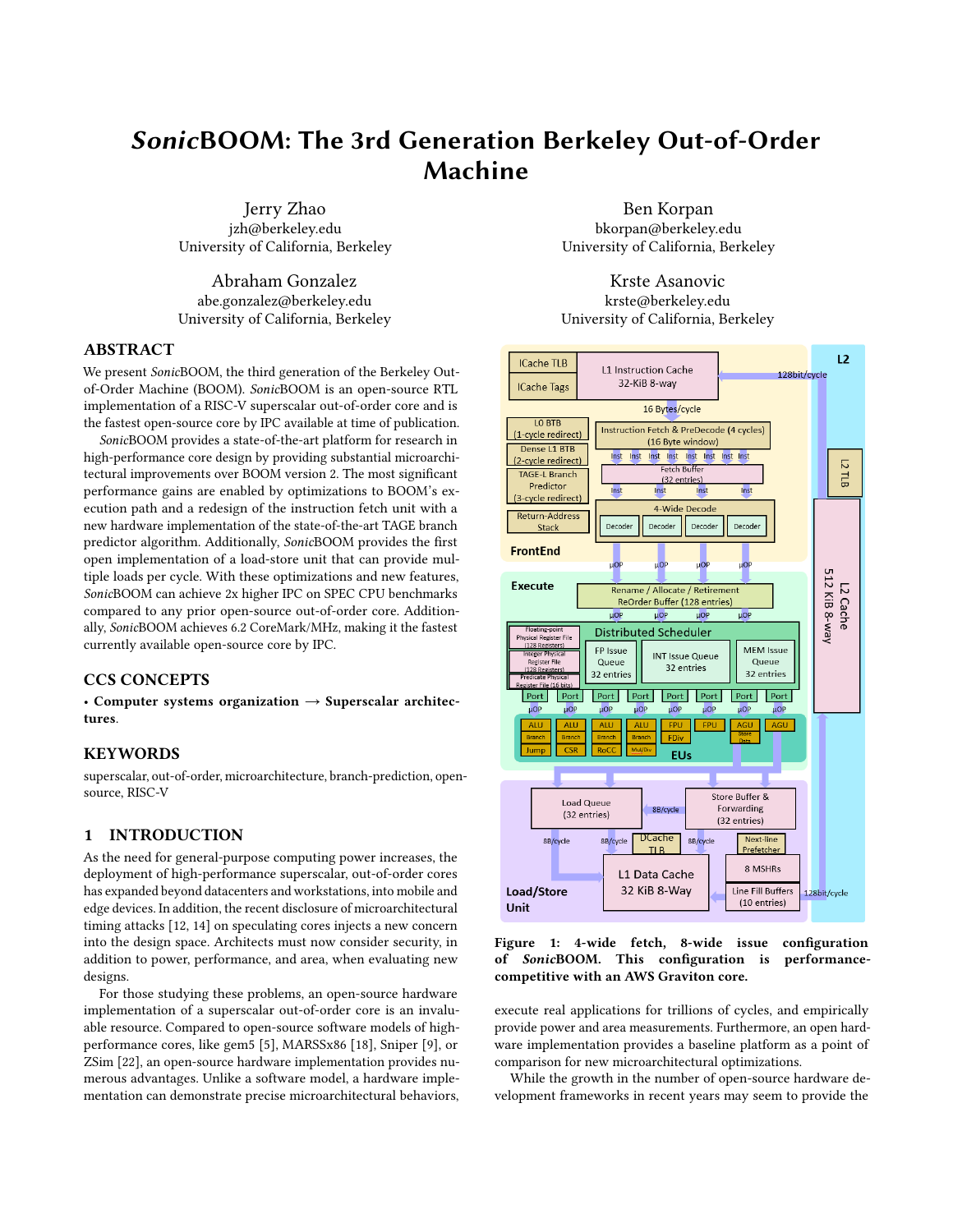<span id="page-1-1"></span>

Figure 2: BOOM pipeline across BOOMv1, BOOMv2, and BOOMv3 (SonicBOOM)

solution to this problem [\[2,](#page-6-6) [4\]](#page-6-7), most of these frameworks only provide support for simple in-order cores, like Rocket [\[3\]](#page-6-8), Ariane [\[31\]](#page-6-9), Black Parrot [\[21\]](#page-6-10), or PicoRV32 [\[29\]](#page-6-11). Without a full-featured, highperformance implementation of a superscalar out-of-order core, these frameworks cannot generate modern mobile or server-class SoCs.

Although there has also been an explosion in the number of open-source out-of-order cores in recent years, these fail to address the demand for an open high-performance implementation. Neither BOOMv2 [\[11\]](#page-6-12), riscy-OOO [\[32\]](#page-6-13), nor RSD [\[17\]](#page-6-14) demonstrate substantial performance advantages over open-source in-order cores. The lack of features like 64-bit support, compressed-instruction support, accurate branch prediction, or superscalar memory accesses, in some of these designs further inhibits their usefulness to architects interested in studying application-class cores.

To address these concerns, we developed the third generation of the BOOM core, named SonicBOOM. Table [1](#page-1-0) displays how SonicBOOM demonstrates improved performance and extended

|              | Sonic               | BOOMv2              | riscy-   | <b>RSD</b>     |
|--------------|---------------------|---------------------|----------|----------------|
|              | <b>BOOM</b>         |                     | 000      |                |
| <b>ISA</b>   | RV64GC              | RV64G               | RV64G    | RV32IM         |
| <b>DMIPS</b> | 3.93                | 1.91                | ?        | 2.04           |
| /MHz         |                     |                     |          |                |
| SPEC06 IPC   | 0.86                | 0.42                | 0.48     | N/A            |
| Branch Pre-  | <b>TAGE</b>         | GShare              | Tourney  | GShare         |
| dictor       |                     |                     |          |                |
| Dec Width    | $1 - 5$             | $1 - 4$             | 2        | $\mathfrak{D}$ |
| Mem Width    | 16b/cycle           | 8b/cycle            | 8b/cycle | 4b/cycle       |
| HDL          | Chisel <sub>3</sub> | Chisel <sub>2</sub> | BSV+CMD  | System         |
|              |                     |                     |          | Verilog        |

<span id="page-1-0"></span>

|  |  | Table 1: Comparison of open-source out-of-order cores. |
|--|--|--------------------------------------------------------|
|--|--|--------------------------------------------------------|

functionality compared to prior open-source out-of-order cores. Furthermore, the configuration of SonicBOOM depicted in Figure [1](#page-0-0) is the fastest publicly available open-source core (measured by IPC at time of publication).

## 2 BOOM HISTORY

We describe prior iterations of the BOOM core, and how the development history motivated a new version of BOOM. Figure [2](#page-1-1) depicts the evolution of the BOOM microarchitecture towards SonicBOOM.

## 2.1 BOOM Version 1

BOOM version 1 (BOOMv1) was originally developed as an educational tool for UC Berkeley's undergraduate and graduate computer architecture courses. BOOMv1 closely followed the design of the MIPS R10K [\[30\]](#page-6-15), and featured a short, simple pipeline, with a unified register file and issue queue. BOOMv1 was written in the Chisel hardware description language, and heavily borrowed existing components of the Rocket in-order core in its design, including the frontend, execution units, MMU, L1 caches, and parts of the branch predictor. While BOOMv1 could achieve commerciallycompetitive performance in simulation, its design had unrealistically few pipeline stages, and was not physically realisable.

#### 2.2 BOOM Version 2

BOOM version 2 (BOOMv2) improved the design of BOOMv1 to be more suitable for fabrication and physical design flows. In order to be physically realizable, BOOMv2 added several pipeline stages to the frontend and execution paths, resolving critical paths in BOOMv1. In addition, the floating point register file and execution units were partitioned into an independent pipeline, and the issue queues were split into separate queues for integer, memory, and floating-point operations. BOOMv2 was fabricated within the BROOM test chip in TSMC 28nm [\[6\]](#page-6-16).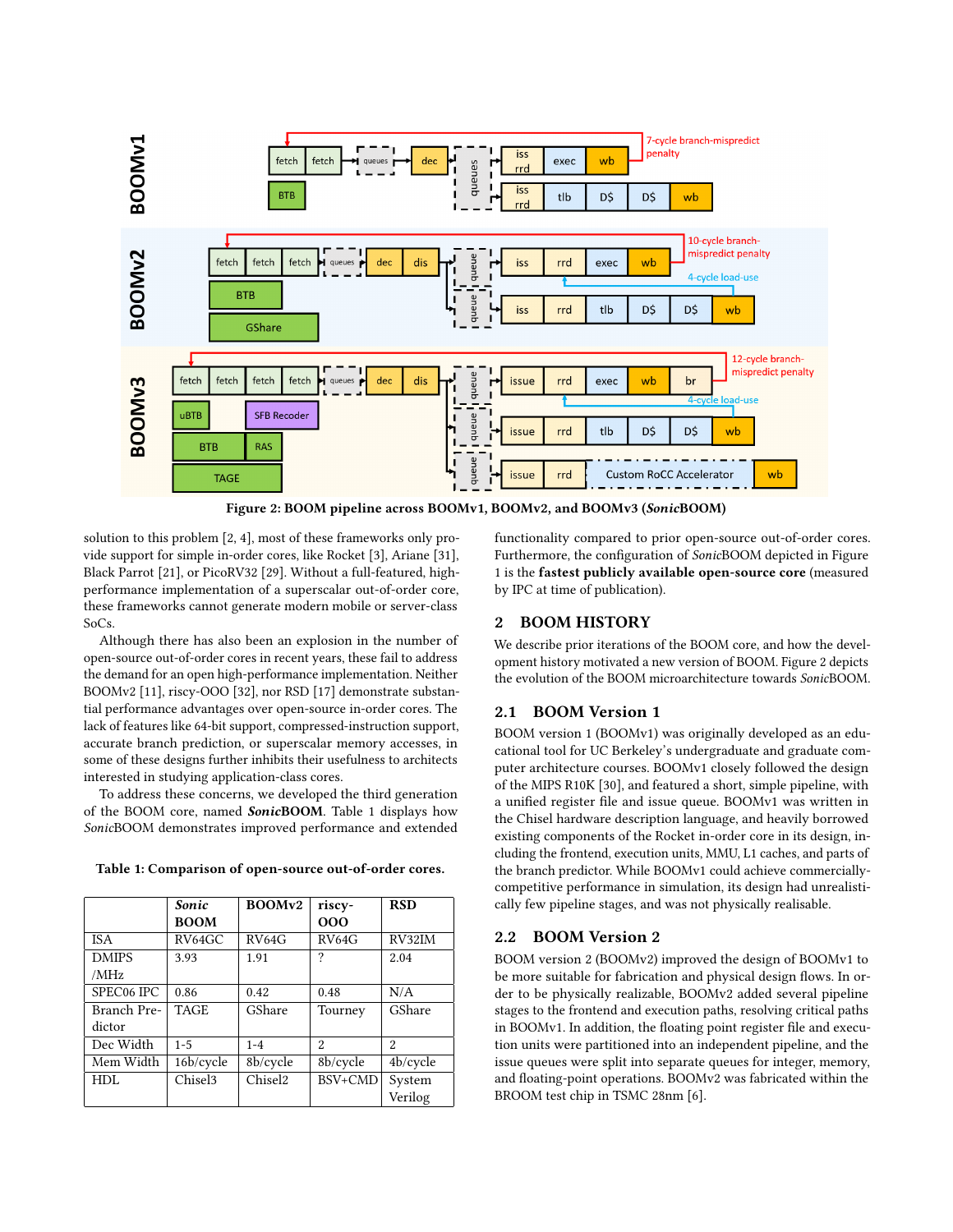## 2.3 BOOM Version 3

BOOM version 3 (SonicBOOM) builds upon the performance and physical design lessons from previous BOOM versions in order to support a broader set of software stacks and address the main performance bottlenecks of the core while maintaining physical realizability. We identify key performance bottlenecks within the instruction fetch unit, execution backend, and load/store unit. We also provide new implementations of many structures which, in BOOMv2, were borrowed from the Rocket in-order core. New implementations in SonicBOOM were designed from the ground-up for integration within a superscalar out-of-order core.

## 3 INSTRUCTION FETCH

BOOMv2's instruction fetch unit was limited by the lack of support for compressed 2-byte RISC-V (RVC) instructions, as well as a restrictivly tight coupling between the fetch unit and the branch predictors. SonicBOOM addresses both of these issues, with a new frontend capable of decoding RVC instructions, and a new advanced pipelined TAGE-based branch predictor.

#### 3.1 Compressed Instructions

The C-extension to the RISC-V ISA [\[28\]](#page-6-17) provides additional support for compressed 2-byte forms of common 4-byte instructions. Since this extension substantially reduces code-size, it has become the default RISC-V ISA subset for packaged Linux distributions like Fedora and Debian. These distributions additionally include thousands of pre-compiled software packages, providing a rich library of applications to run without requiring complex cross-compilation flows.

To support the growing community-driven ecosystem of prepackaged RISC-V software, SonicBOOM includes a new superscalar fetch unit which supports the C-extension. SonicBOOM's new fetch unit decodes a possible 2-byte or 4-byte instruction for every 2-byte parcel. An additional pipeline stage after the frontend-decoders shifts the decoded instructions into a dense fetch-packet to pass into the SonicBOOM backend.

#### 3.2 Branch Prediction

Branch prediction is a critical component contributing to the performance of out-of-order cores. Hence, improving branch prediction accuracy in SonicBOOM was a first-order concern. The tight integration between the fetch unit, branch target buffer (BTB), and branch predictor within BOOMv2 restricted the addition of new features and optimizations within the fetch pipeline. Bug fixes and new features to the fetch unit frequently degraded branch predictor accuracy between BOOMv1 and BOOMv2.

SonicBOOM's fetch pipeline was redesigned with a more general and flexible interface to a pipelined hierarchical branch predictor module. Compared to BOOMv2, SonicBOOM supports a singlecycle next-line predictor, and also provides substantial machinery for managing branch predictor state, local histories, and global histories.

The branch predictor was re-written to integrate cleanly with the superscalar banked fetch unit in BOOM. In BOOMv2, the banked ICache was partnered to an unbanked branch predictor, resulting in frequent aliasing of branches between the even/odd ICache banks in the predictor memories. The final result was that the branch predictor capacity was effectively halved in BOOMv2, as the misconfiguration forced the predictor to learn two entries (one for each bank) for some branches. In SonicBOOM, the branch predictor is banked to match the ICache.

Additionally, SonicBOOM rectifies the minimum 2-cycle redirect penalty in BOOMv2 by adding a small micro BTB (uBTB). This uBTB (sometimes called "next-line-predictor", or "L0 BTB") redirects the PC in a single cycle from a small fully-associative buffer of branch targets, drastically improving fetch throughput on small loops.

The most significant contribution to overall core performance is the inclusion of a high-performance TAGE [\[24\]](#page-6-18) branch predictor, with a speculatively updated and repaired global-history vector driving predictions. Unlike BOOMv2, SonicBOOM carefully maintains a superscalar global history vector across speculative fetches and misspeculation, enabling more accurate predictions. The SonicBOOM predictors were also redesigned to be superscalar, as we observed aliasing between branches in the same fetch-packet significantly degraded prediction accuracy for those branches in BOOMv2.

SonicBOOM additionally provides new repair mechanisms to restore predictor state after misspeculation. Specifically, the loop predictor and return-address-stack (RAS) are snapshotted and repaired on mispredict [\[26\]](#page-6-19). Compared with the original unrepaired RAS from BOOMv2, the SonicBOOM RAS achieves 10x fewer mispredicts, with 98% prediction accuracy on ret instructions.

SonicBOOM also changed the branch resolution mechanism. In BOOMv2, only a single branch per cycle could be resolved, as branch units must read the single-ported fetch-PC queue to determine a branch target. We observed that this limitation limited scalability towards wider frontends with high-throughput trace caches, as branch-dense code might include multiple branches in a fetch packet. In SonicBOOM, we add support for superscalar branch resolution, with multiple branch-resolution units. An additional pipeline stage is inserted after writeback to only read the fetch-PC queue to determine the target address for the oldest mispredicted branch in a vector of resolved branches. While this increases our branchto-branch latency to 12 cycles, the additional scheduling flexibility provided by multiple branch units overall improved performance on relevant workloads, as the schedulers could more aggressively schedule branches, instead of waiting for a single branch unit to become available.

### 4 EXECUTE

We provide two major new features in SonicBOOM's execute pipeline. Support for the RoCC accelerator interface enables integration of custom accelerators into the BOOM pipeline. The short-forwards branch (SFB) optimization improves IPC by recoding difficult-topredict branches into internal predicated microOps.

### 4.1 RoCC Instructions

The Rocket Custom Coprocessor interface (RoCC) was originally designed as a tightly-integrated accelerator interface for the Rocket in-order core. When implemented, the Rocket in-order core will send the operands and opcodes of any custom accelerator instruction through the RoCC interface to the accelerator, which can write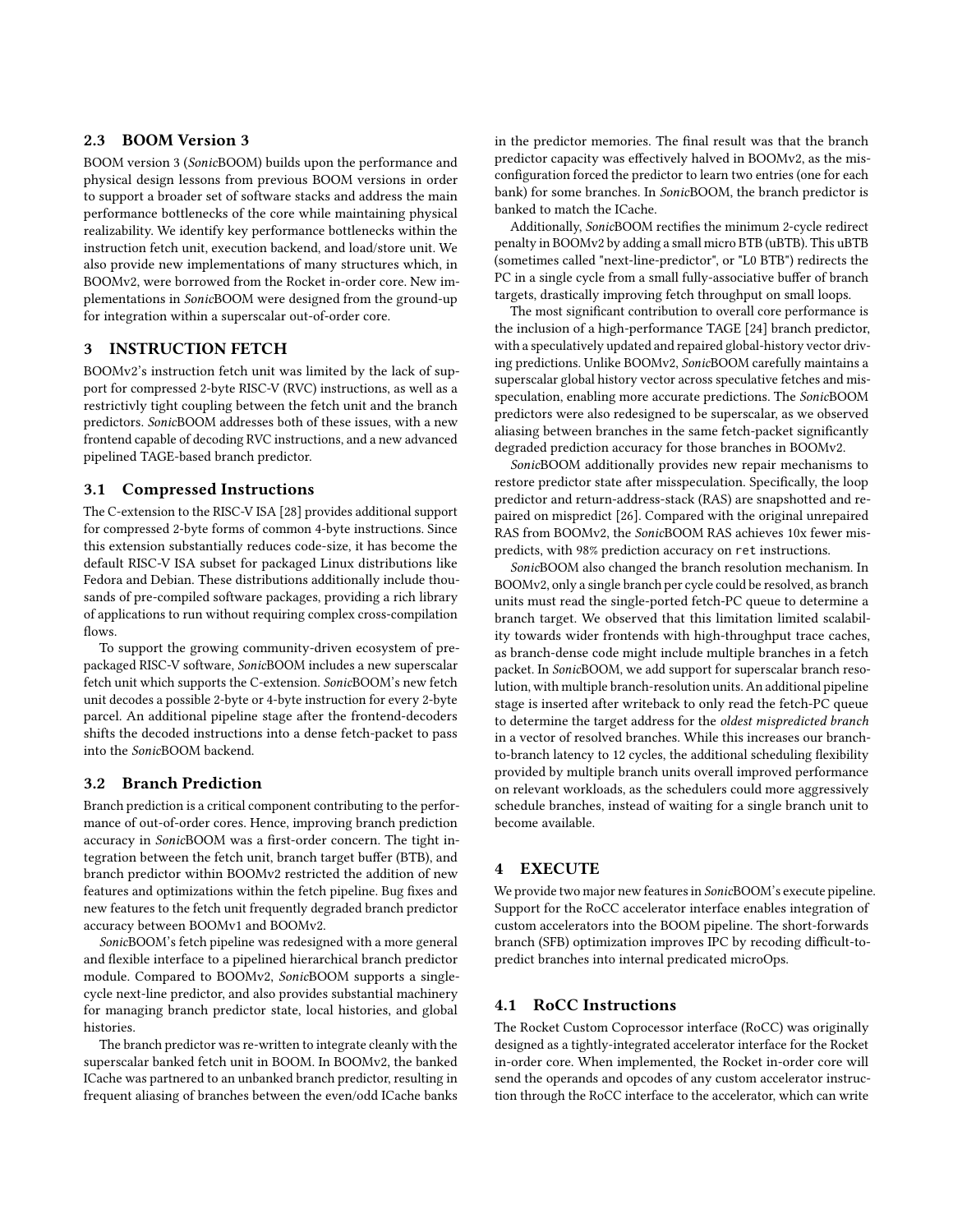data directly into core registers. Additionally, the accelerator can also access ports to the L1, L2, outer memory, and MMU.

The design of the RoCC interface has proven to be very useful for accelerator research. A wide variety of tightly-integrated accelerators have been designed for this interface, accelerating a diverse set of tasks including machine learning [\[7\]](#page-6-20), vector computation [\[13\]](#page-6-21), garbage collection [\[15\]](#page-6-22), page fault handling [\[20\]](#page-6-23), memory copying [\[16\]](#page-6-24), and cryptography [\[23\]](#page-6-25).

Nevertheless, some of the workloads accelerated by these accelerators have been limited by the performance of the host Rocket core, as the host core must be able to fetch and issue enough instructions to saturate the accelerator. We implemented support for the RoCC interface in SonicBOOM to provide a platform for accelerator research on top of high performance out-of-order cores. Unlike Rocket, SonicBOOM speculatively decodes RoCC instructions and holds their operands in a "RoCC queue" until they pass the architectural commit point, at which time they can be issued into the accelerator. As a result, SonicBOOM can more aggressively drive a custom RoCC accelerator, compared to the Rocket core.

## 4.2 Short-forwards Branch Optimizations

A frequent code pattern is a data-dependent branch over a short basic block. The data-dependent branches in these sequences are often challenging to predict, and naive execution of these code sequences would result in frequent branch mispredictions and pipeline flushes.

While the base RISC-V ISA does not provide conditional-move or predicated instructions, which can effectively replace unpredictable short-forwards branches, we observe that we can dynamically optimize for these cases in the microarchitecture. Specifically, we introduce additional logic to detect short-forwards in fetched instructions, and decode them into internal "set-flag" and "conditionalexecute" micro-ops. This is similar to the predication support in the IBM Power8 microarchitecture [\[25\]](#page-6-26).

The "set-flag" micro-op replaces the original "branch" microop, and instead writes the outcome of the branch to a renamed predicate register file. Renaming the predicate register file is necessary to support multiple in-flight short-forwards-branch sequences. The "conditional-execute" micro-ops read the predicate register file to determine whether to execute their original operation, or to perform a copy operation from the stale physical register to the destination physical register. In the example in Figure [3,](#page-3-0) the short basic block consisting of two mv instructions are internally recoded as "conditional-moves" within SonicBOOM, while the unpredictable bge branch can be recoded as a "set-flag" operation.

<span id="page-3-0"></span>

|                                                                                                                             | Assembly                                                                                                                                   | <b>Executed MicroOps</b>                                                                                                                         |  |
|-----------------------------------------------------------------------------------------------------------------------------|--------------------------------------------------------------------------------------------------------------------------------------------|--------------------------------------------------------------------------------------------------------------------------------------------------|--|
| $int$ max = 0;<br>int maxid = $-1$ ;<br>for $(i = 0; i < n; i++)$<br>if $(x[i] == max)$ {<br>$max = x[i];$<br>$maxid = i$ ; | loop:<br>$1w$ $x2$ , $0(a0)$<br>bge x1, x2, skip<br>$x1$ , $x2$<br>mv<br>mv a1, t0<br>skip:<br>addi a0, a0, 4<br>addi t0, t0, 0x1<br>loop: | loop:<br>lw<br>x2, 0(a0)<br>x1, x2<br>set.ge<br>x1, x2<br>p.mv<br>p.mv a1, t0<br>addi<br>$a0$ , $a0$ , 4<br>addi<br>$t0$ , $t0$ , $0x1$<br>loop: |  |

Figure 3: Short forwards branch appearing in a loop to find the max of an array. The C source, assembly, and decoded  $\mu$ OPs are shown.

We observe that this optimization provides up to 1.7x IPC on some code sequences. As an example, SonicBOOM achieves 6.15 CoreMark/MHz with the SFB optimization enabled, compared to 4.9 CoreMark/MHz without.

#### <span id="page-3-1"></span>5 LOAD-STORE UNIT AND DATA CACHE



Figure 4: SonicBOOM load-store-unit, rewritten to optimize for superscalar, speculative, and out-of-order memory operations.

In order to maximize RTL re-use, BOOMv1 and BOOMv2 used the L1 data-cache implementation of the Rocket in-order core. However, we observed that this reliance on a L1 data-cache designed for an in-order core incurred substantial performance penalties.

The interface to Rocket's L1 data-cache is only 1-wide, limiting throughput. On a wide superscalar core, this limitation is a significant performance bottleneck, blocking the wide fetch and decode pipeline on a narrow load-store pipeline.

Furthermore, Rocket's L1 data cache cannot perform any operations speculatively, as any cache refill would irrevocably result in a cache eviction and replacement. This results in significant cache pollution from misspeculated accesses, when used in the BOOM core.

Finally, Rocket's L1 data cache blocks load refills on cache eviction. Although the access latency to the L2 is only 14 cycles, the access time as measured from the core was 24 cycles, due to the additional cycles spent evicting the replaced line.

To address these problems, SonicBOOM includes a new loadstore unit and L1 data cache, depicted in Figure [4.](#page-3-1)

### 5.1 Dual-ported L1 Data Cache

To support dual issue into SonicBOOM's memory unit, the new design stripes the data cache across two banks. The new L1 data cache supports dual accesses into separate banks, as each bank is still implemented as 1R1W SRAMs.

While an alternative implementation using 2R1W SRAMs can achieve similar results, we observe that even-odd banking is sufficient in our core to relieve the data-cache bottleneck and enables physical implementation with simple SRAM memories. Common load-heavy code sequences, such as restoring registers from the stack, or regular array accesses, generate loads that evenly access both even and odd pointers.

The remaining challenge was to redesign the load-store unit to be dual-issue, matching the L1 data cache. The load-address and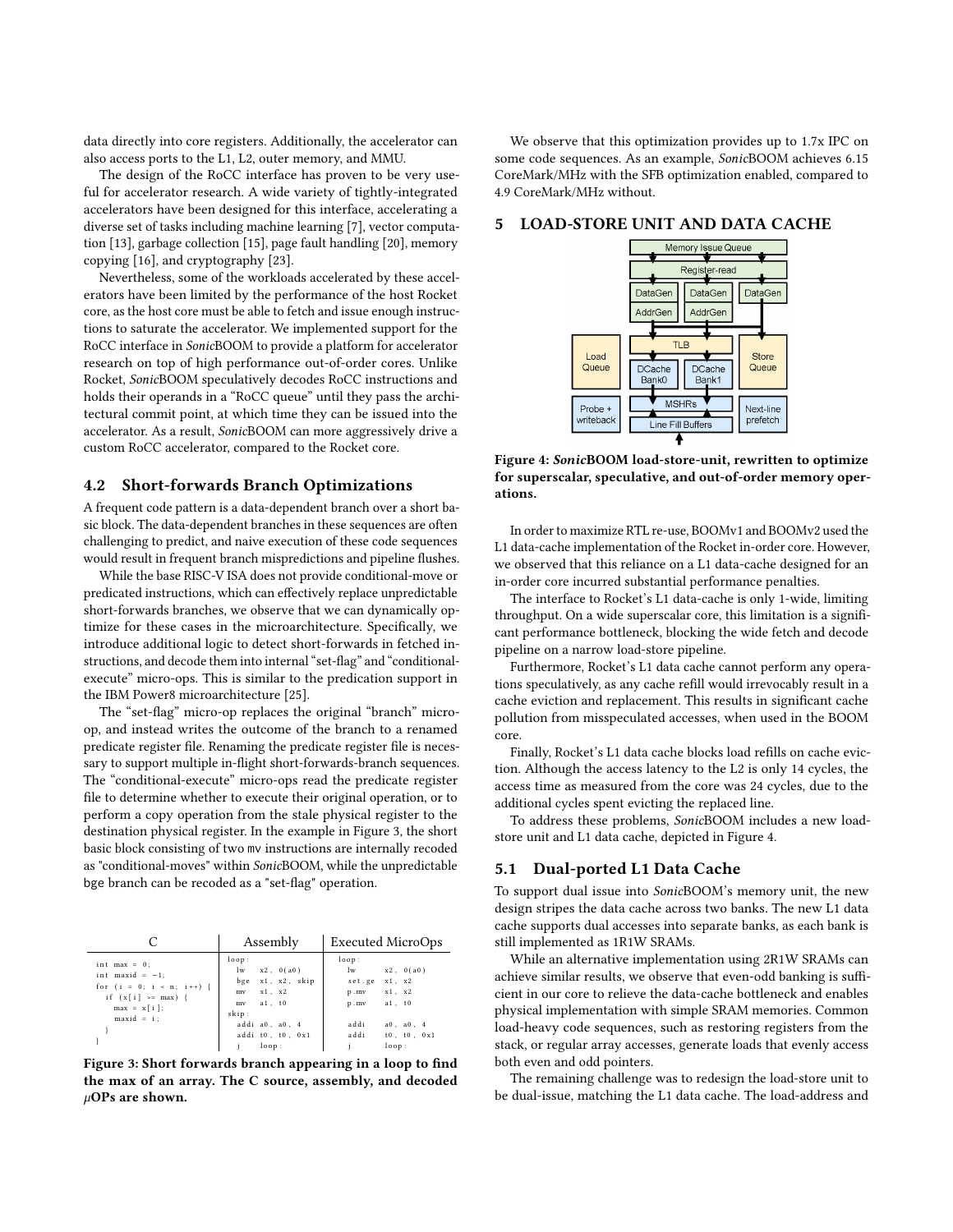store-address CAMs were duplicated, and the TLB was dual-ported. The final SonicBOOM load store unit can issue two loads or one store per cycle, for a total L1 bandwidth of 16 bytes/cycle read, or 8 bytes/cycle write.

#### 5.2 Improving L1 Performance

In SonicBOOM, a load miss in the L1 data-cache immediately launches a refill request to the L2. The refill data is written into a line-fill buffer, instead of directly into the data-cache. Thus, cache evictions can occur in parallel with cache refills, drastically reducing observed L2 hit times. When cache eviction is completed, the line-fill buffer is flushed into the cache arrays.

The final implementation of SonicBOOM's non-blocking L1 data cache contains multiple independent state machines. Separate state machines manage cache refills, permission upgrades, writebacks, prefetches, and probes. These state machines operate in parallel, and only synchronize when necessary to maintain memory consistency.

We also introduce a small next-line prefetcher between the L1 and the L2. The next-line prefetcher speculatively fetches sequential cache lines after a cache miss into the line fill buffers. Subsequent hits on addresses within the line fill buffers will cause the cache to write the prefetched lines into the data arrays.

SonicBOOM's line-fill buffers can also be modified to provide a small amount of resistance to Spectre-like attacks, which leak information through misspeculated cache refills [\[8\]](#page-6-27). The line-fill buffers can be modified to write lines into the L1 cache only if the request for that line was determined to be correctly speculated. Misspeculated cache refills can simply be flushed out of the L1, preventing attacker processes from learning speculated behaviors from L1 data-cache state.

## 6 SYSTEM SUPPORT

#### 6.1 SoC Integration

SonicBOOM plugs-in within the tile interface of the Rocket Chip SoC generator ecosystem and the Chipyard integrated SoC research and development framework. As such, it integrates with a broad set of open-source heterogeneous SoC components and devices, including UARTs, GPIOs, JTAGs, shared-cache memory systems, and various accelerators. These components include the open-source SiFive inclusive L2 cache, the Hwacha vector accelerator [\[13\]](#page-6-21), and the Gemmini neural-network accelerator [\[7\]](#page-6-20). Within the Chipyard framework, SonicBOOM can be integrated with additional RISC-V

<span id="page-4-0"></span>

Figure 5: Chipyard couples SonicBOOM with a vast ecosystem of SoC components for simulation and synthesis.

cores such as Rocket [\[3\]](#page-6-8) or Ariane [\[31\]](#page-6-9) to generate heterogeneous SoCs similar to modern hybrid processor architectures (ARM® big.LITTLE®, Intel® hybrid architectures). Figure [5](#page-4-0) depicts how Chipyard generates a complete BOOM-based SoC from a high-level specification.

The Chipyard framework provides SonicBOOM an integrated emulation and VLSI implementation environment which enables continuous performance and efficiency improvements through short iterations of full-system performance evaluation using FPGAaccelerated simulation on FireSim [\[10\]](#page-6-28), as well as consistent physical design feedback through the Hammer [\[27\]](#page-6-29) VLSI flow.

#### 6.2 Operating System Support

SonicBOOM has been tested to support RV64GC Buildroot and Fedora Linux distributions. As the highest-performance open-source implementation of a RISC-V processor, SonicBOOM enabled the identification of critical data-race bugs in the RISC-V Linux kernel.

The RISC-V kernel page-table initialization code requires careful insertion of FENCE instructions to synchronize the TLB as the kernel constructs the page-table entries. As high-performance cores might speculatively issue a page table walk before a newly constructed page-table-entry has been written to the cache, these FENCE instructions are necessary for maintaining program correctness. SonicBOOM's aggressive speculation found a section of the kernel initialization code where a missing FENCE caused a stale page-tableentry to enter the TLB, resulting in an unrecoverable kernel page fault. We are working on upstreaming the fix for this issue into the Linux kernel.

## 6.3 Validation

Debugging an out-of-order core is immensely challenging and timeconsuming, as many bugs manifest only in extremely specific corner cases after trillions of cycles of simulation. We discuss two methodologies we used to productively debug SonicBOOM's new features.

6.3.1 Unit-testing. From our experience, the load-store unit and data-cache are the most bug-prone components of an out-of-order core, as they must carefully maintain a memory-consistency model, while hiding the latency of loads, stores, refills, and writebacks as fast as possible. We integrated SonicBOOM's load/store unit and L1 data-cache with the TraceGen tool in the Rocket Chip generator, which stress-tests the load-store unit with random streams of loads and stores, and validates memory consistency. We additionally developed a new tool memtrace, which analyzes the committed sequence of loads and stores in a single-core device, and checks for sequential consistency. These tools helped resolve several datacache and load/store-unit bugs that manifested only after trillion of cycles of simulation.

6.3.2 Fromajo Co-simulation. SonicBOOM is also integrated with the Dromajo [\[1\]](#page-6-30) co-simulation tool. Dromajo checks that the committed instruction trace matches the trace generated by a software architectural simulator. Fromajo integrates Dromajo with a FireSim FPGA-accelerated SonicBOOM simulation, enabling co-simulation at over 1 MHz, orders of magnitude faster than a software-only co-simulation system. Fromajo revealed several latent bugs related to interrupt handling and CSR management.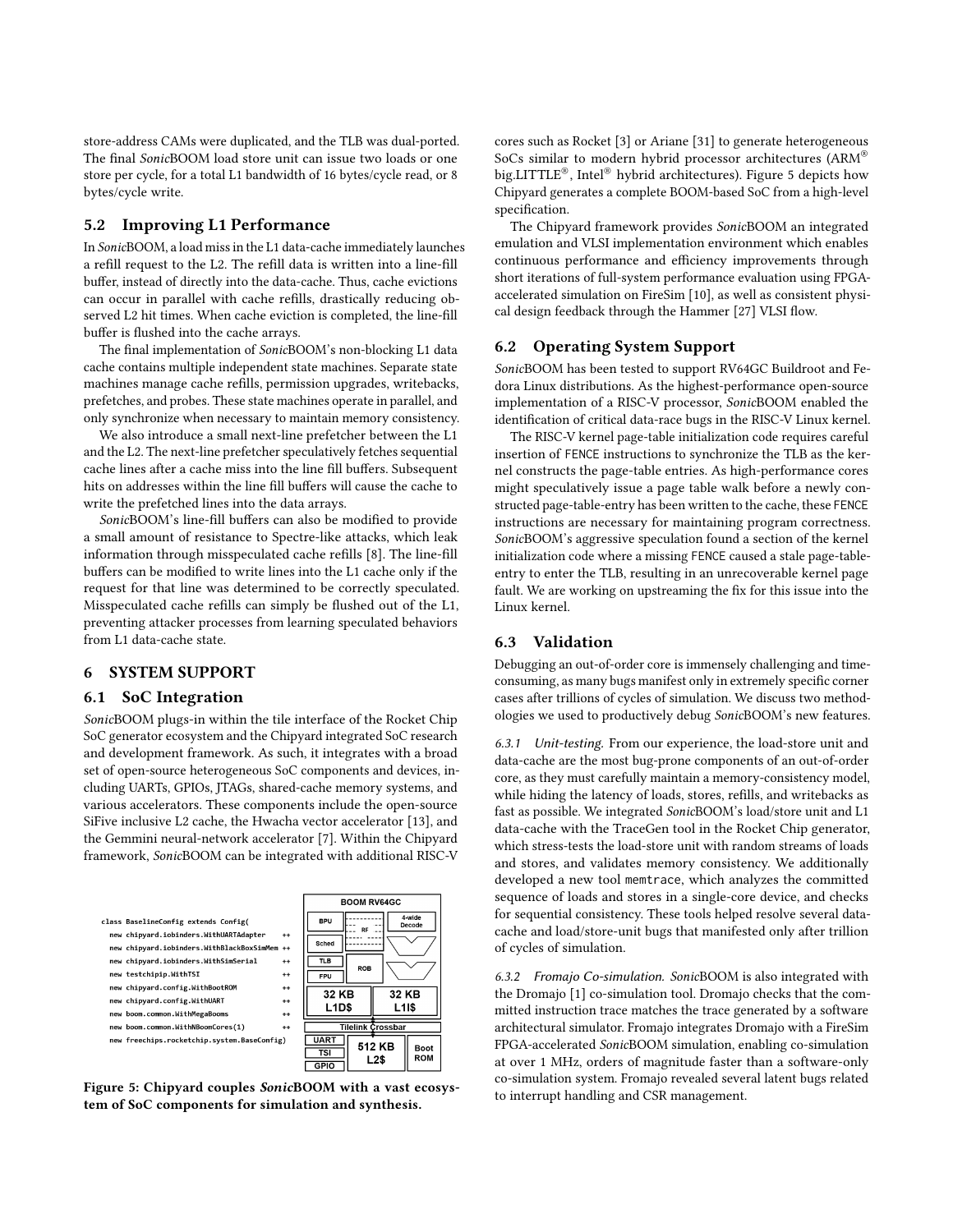<span id="page-5-0"></span>

Figure 6: SonicBOOM SPEC17 IPC compared to Intel Skylake and AWS Graviton cores.

# 7 EVALUATION

SonicBOOM was physically synthesized at 1 GHz on a commercial FinFET process, matching the frequency achieved by BOOMv2. We evaluate SonicBOOM on the CoreMark, SPECint 2006 CPU, and SPECint 2017 CPU benchmarks. For all performance evaluations, SonicBOOM was simulated on FireSim [\[10\]](#page-6-28) using AWS F1 FPGAs. The FireSim simulations ran at 30 MHz on the FPGAs, and modeled the system running at 3.2 GHz. A single-core system was simulated with 32 KB L1I, 32 KB L1D, 512 KB L2, 4 MB simulated L3, and 16 GB DRAM.

# 7.1 SPECintspeed

We compare both SPEC06 and SPEC17 intspeed IPC to existing cores for which data is available. All SPEC benchmarks were compiled with gcc -O3 -falign-X=16, to enable most default compiler optimizations, and to align instructions into the SonicBOOM ICache.

We compare SPEC17 intspeed IPC against IPC achieved by AWS Graviton and Intel Skylake cores. The Graviton is a 3-wide A72-like ARM-based core, while the Skylake is a 6-wide x86 core. SPEC17 benchmarks were compiled with gcc, with -O3 optimizations.

The results in Figure [6](#page-5-0) show that SonicBOOM is competitive with the Graviton core, and can even match the IPC of the Skylake core on some benchmarks. However, we note that the difference in ISAs between these three systems skews the IPC results.

# 7.2 CoreMark

We compare SonicBOOM performance on CoreMark to prior opensource and closed-source cores. While CoreMark is not a good

<span id="page-5-1"></span> $\,$  8  $\,$  $7<sup>5</sup>$  $\begin{array}{c}\n\text{OreMarkMHz} \\
\text{OreMarkMHz} \\
\text{O} \\
\text{O} \\
\text{O} \\
\text{O} \\
\text{O} \\
\text{O} \\
\text{O} \\
\text{O} \\
\text{O} \\
\text{O} \\
\text{O} \\
\text{O} \\
\text{O} \\
\text{O} \\
\text{O} \\
\text{O} \\
\text{O} \\
\text{O} \\
\text{O} \\
\text{O} \\
\text{O} \\
\text{O} \\
\text{O} \\
\text{O} \\
\text{O} \\
\text{O} \\
\text{O} \\
\text{O} \\
\text{O} \\
\text{O} \\
\text{O} \\
\text{O$ Formulation of Somico Ash WDS-swart City And Granton SETTLE LTA Contert Avis Context A BOOMER Rooker

Figure 7: SonicBOOM CoreMark/MHz compared to similar cores. SonicBOOM provides almost a 2x IPC improvement over BOOMv2.

evaluation of out-of-order core performance [\[19\]](#page-6-31), published results are available for many existing cores. The results in Figure [7](#page-5-1) show that SonicBOOM achieves superior CoreMark/MHz compared to any prior open-source core.

## 8 WHAT'S NEXT

#### 8.1 Vector Execution

Vector (or SIMD) execution remains as an optimization path, as most high-performance architectures provide some set of vector instructions for accelerating trivially data-parallel code. The maturing RISC-V Vector extensions provides a ISA specification for the implementation of an out-of-order vector-execution engine within the BOOM core. We hope to provide an out-of-order implementation of the Vector ISA in a future version of BOOM.

## 8.2 Instruction and Data Prefetchers

Both L1 instruction and data cache-misses incur significant performance penalties in an out-of-order core. A L1 ICache miss on the fetch-path inserts at minimum a 10-cycle bubble into the pipeline, equivalent to a branch misprediction. Out-of-order execution may attempt to hide the penalty of a data-cache miss, but the speculation depth in SonicBOOM cannot hide misses beyond L1. As L3 hit-latency is on the order of 50 cycles, BOOM needs to speculate 50-cycles ahead to fully hide the penalty of a L1 miss. On a 4-wide BOOM, 50-cycles ahead is 200 instructions, exhausting the capacity of the reorder buffer.

Thus, both instruction and data prefetchers are vital for maintaining instruction throughput in an out-of-order core. While SonicBOOM provides a small prefetcher to fetch the next cache line after a miss into the L1, a more robust outer-memory prefetcher that can completely hide access time to L3 or DRAM is desired.

# 9 CONCLUSION

SonicBOOM represents the next step towards high performance open-source cores. Numerous performance bottlenecks introduced by the physical design improvements for BOOMv2 were resolved, and many new microarchitectural optimizations were implemented. The resulting application-class core is performance-competitive with commercially high-performance cores deployed in datacenters. We hope that SonicBOOM will prove to be a valuable open-source asset for computer architecture research.